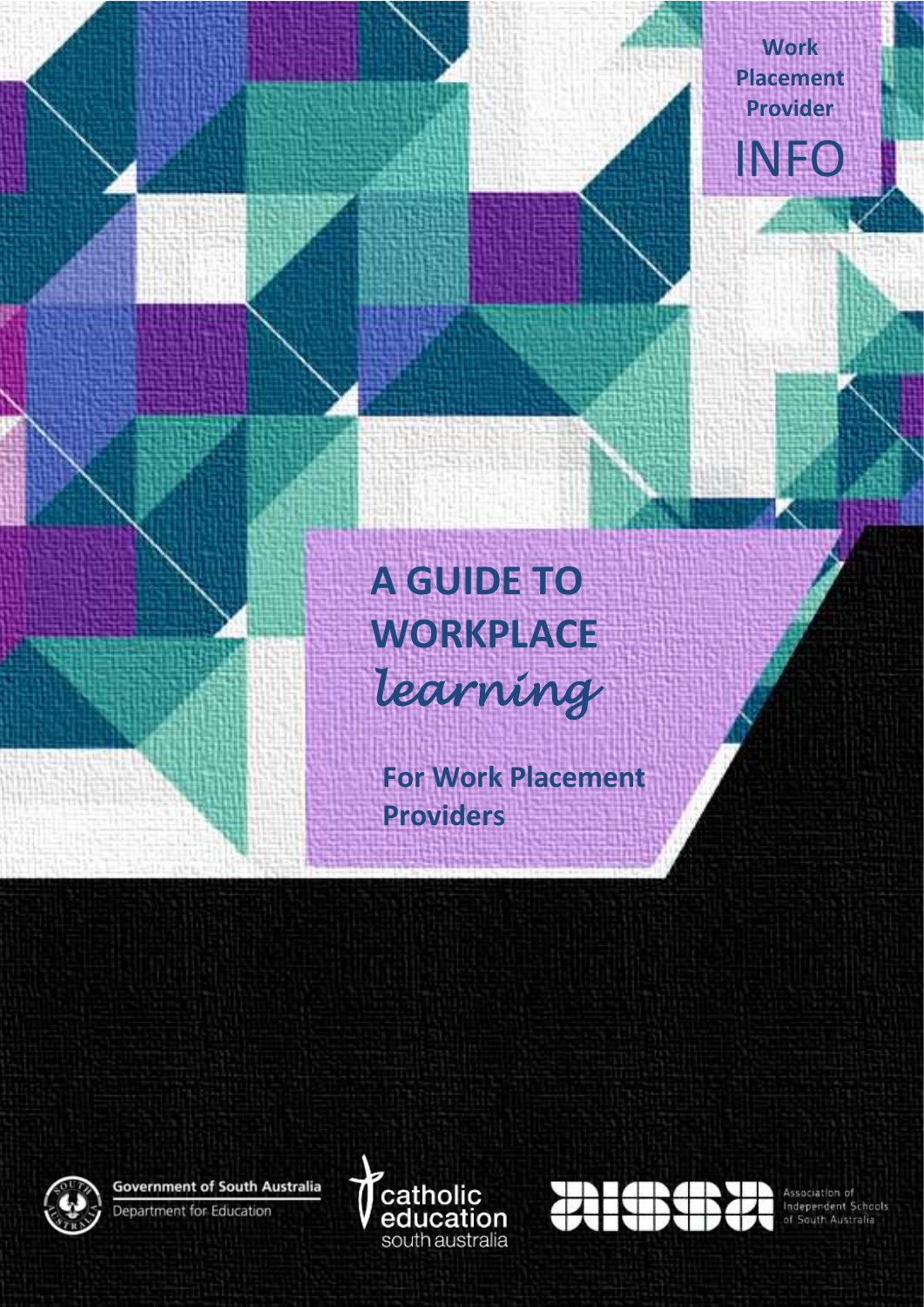

To be issued to workplace providers without alteration.

When signing the *Workplace Learning Agreement Form*, work placement providers certify that they have read and understood this document.

Referenced against the *Workplace Learning Procedures* (2016) Version 2.1 Published date: January 2020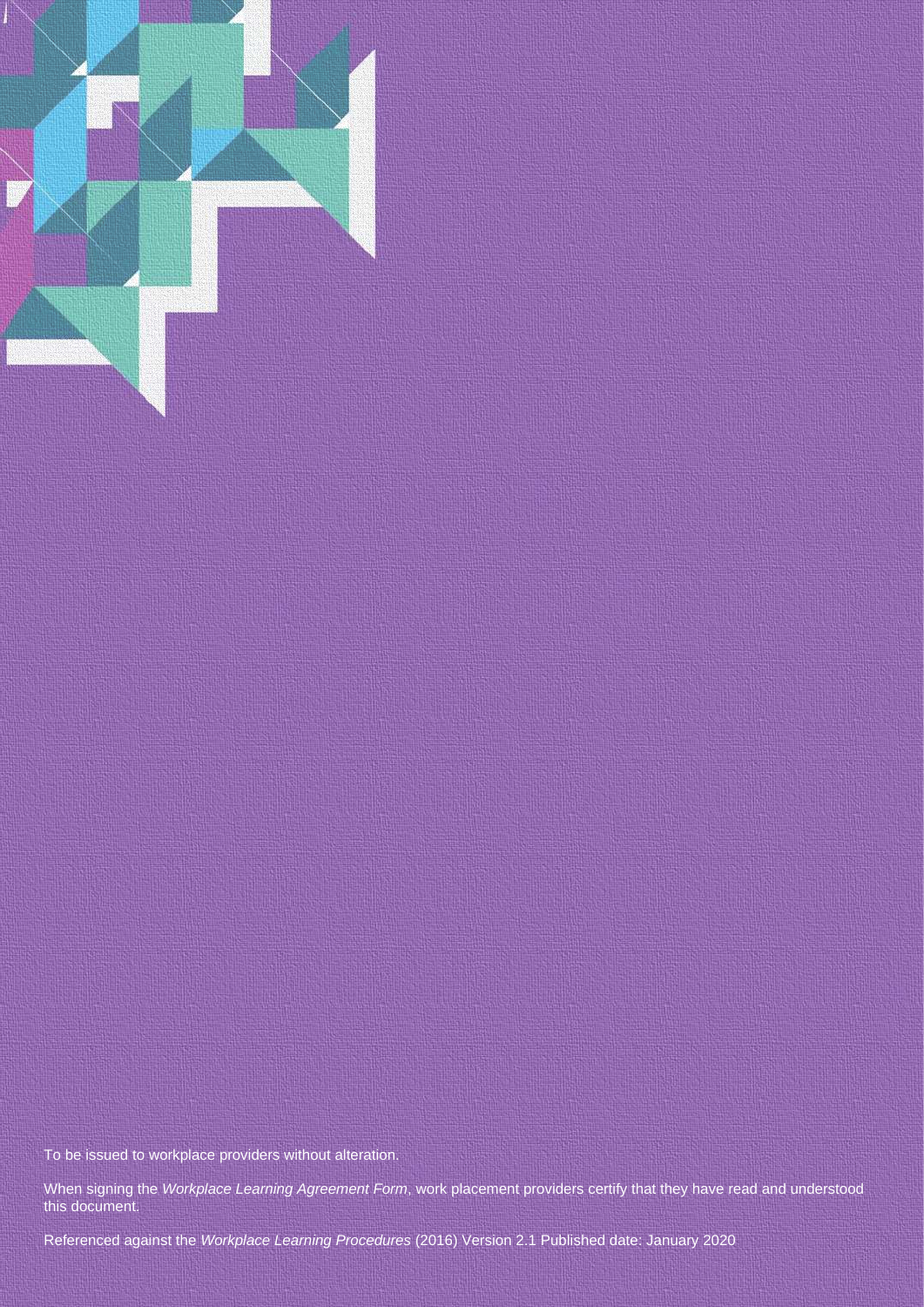# **WORKPLACE LEARNING**

You might be familiar with the term 'work experience'. Workplace learning is the name for work experience that now reflects the more diverse benefits of workplace learning and the environments in which students learn.

Work placement, governed by the *Workplace Learning Procedures 2016*, is a school assisted learning program for students at a worksite without the direct supervision of a teacher. Students will observe a variety of work as well as undertake supervised work appropriate to their age, maturity, competence and skill level.

Workplace learning provides students with valuable opportunities to develop vocational skills, knowledge and attitudes in the context of real work environments. Work placement aims to build on their school's work and career education programs as well as other course work and career planning activities that assist students in their transition from school to work and/or further study.

### **SOME BENEFITS FOR WORK PLACEMENT PROVIDERS IN ASSISTING WORKPLACE LEARNING**

Work placement providers have the opportunity:

- to be involved in the education and training of young people
- to enhance the professional development of their own employees as they gain experience as workplace supervisors
- to promote goodwill in the community through closer links with schools.

The school values your contribution to the education of its students and will contact, and where possible, arrange to visit during the placement to support you and the student.

### **TWO WAYS YOUNG PEOPLE MAY BE INVOLVED**

'Workplace learning' is a broad term that covers work placement programs including structured workplace learning and work experience.

#### **Structured workplace learning (SWL)**

This is linked to a Vocational Education and Training (VET) program being undertaken by the young person. This program may be provided on the job, by a teacher or trainer in a school, or by another training organisation.

SWL will often require additional assessment to meet VET qualification needs.

#### **Work experience**

This involves the young person taking part in a short-term industry placement, which will enhance their experience and understanding of a work environment and may help them choose a career.

# **PREPARATION BEFORE A WORK PLACEMENT**

Before young people start their work placement, the school will make sure the student has completed an appropriate workplace preparation program that covers aspects of the:

- *Work Health and Safety Act 2012* (SA)
- *Children and Young People (Safety) Act 2017 (SA)*
- *Equal Opportunity Act 1984 (SA).*
- *Child Safety (Prohibited Persons) Act 2016 (SA)*

These Acts may be amended from time to time.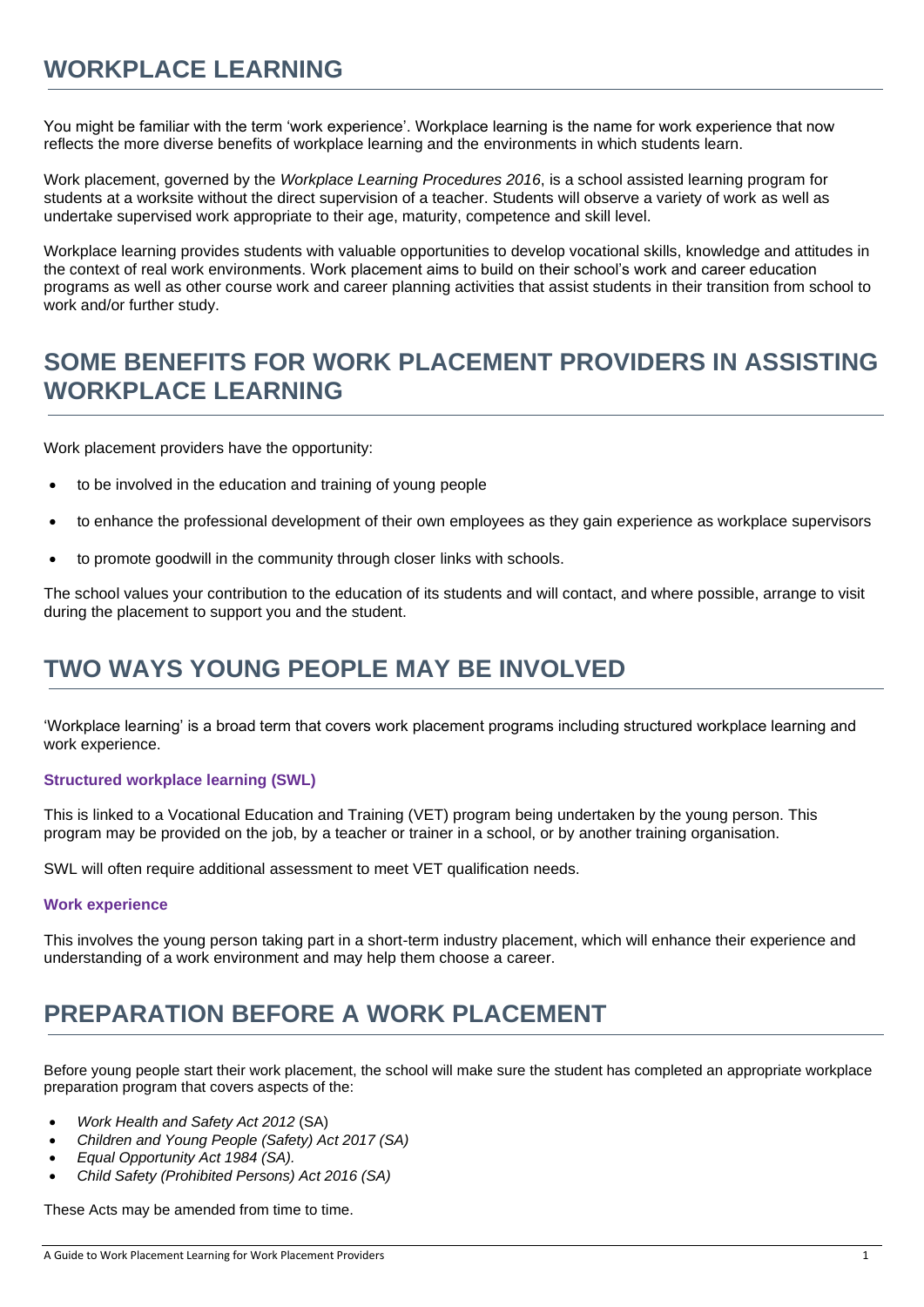#### **This preparation will cover:**

- the student's right to undertake their work placement in a child safe environment
- the student's roles, responsibilities and rights related to work health and safety in the workplace
- the insurance arrangements for the work placement
- the procedure to be followed if the student experiences unsafe workplace practices, bullying, teasing, violence, sexual harassment, alcohol or drug abuse, or any other issue that makes them feel unsafe or uncomfortable
- the purpose and goals of the work placement
- the particular requirements when working with children and vulnerable people
- any other specific requirements of the workplace provider eq. specific industrial safety matters.

#### **Students can only be placed in work placement where:**

- they are adequately supervised by the workplace provider
- they are safe and protected from harm (physical, psychological and emotional)
- the workplace provider holds appropriate public liability insurance.

### **YOUR ROLE AS A WORK PLACEMENT PROVIDER**

#### **Prior to work placement**

Ensure the *Workplace Learning Agreement Form* is completed by you and returned to the school, assist the school with the *Work Health & Safety Checklist* and contact the school if you have further questions.

#### **Once work placement commences**

Work placement providers are asked to advise the school if any of the following occur:

- the student is unwell or injured at work
- the student is absent, late in arriving or seeks early dismissal
- the student displays inappropriate or unsafe behaviour
- there are requests to renegotiate approved work dates and/or times
- industrial action that may impact on the student.

#### **Hours of work**

Where possible the work placement should occur during the normal working hours for the industry in which students are placed. If these working hours are unusual when compared with normal school hours, this will need to be negotiated between the work placement provider, the school and the student, particularly if students are asked to work on weekends or during school holidays because the school still has a duty of care for their safety and wellbeing.

#### **Travelling**

It is the responsibility of the student to make arrangements for getting to and from the workplace. If travel in a work vehicle is required this should be noted on the *Workplace Learning Agreement Form* in Section C1 and parents/caregiver permission provided.

#### **Pay and insurance**

Students engaged in work placements must not be paid or receive a material or any other reward. All insurance, legal and industrial arrangements in relation to work placements exist on the understanding that an employment relationship is not established.

#### **Working with family**

Direct supervision by family is not recommended.

#### **Child safe environments**

All students have the right to feel safe and free from harm at all times during workplace learning. Work placement providers should ensure that all their employees are aware of the special responsibilities associated with working with young people and of the consequences of any abuse. Child protection legislation applies to students undertaking workplace learning programs.